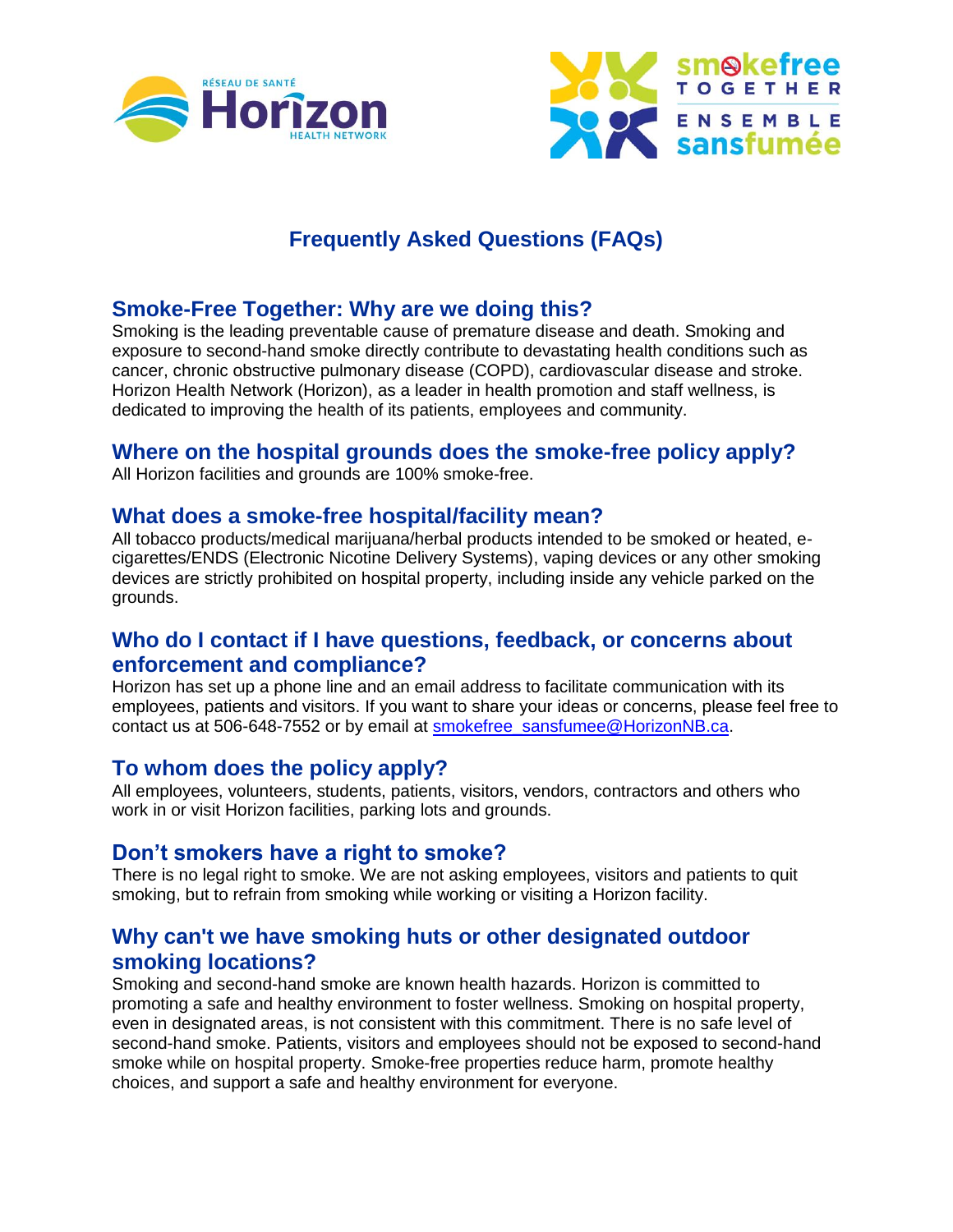



## **Doesn't this policy punish smokers?**

This new policy is not intended to punish smokers. It is designed to provide patients, visitors and staff with a healthy and safe facility and workplace.

## **What kind of support is provided to inpatients who smoke?**

Every inpatient will be screened for tobacco use and offered nicotine replacement therapy to help manage any nicotine withdrawal symptoms while in hospital. If inpatients are interested in smoking cessation, these supports will also be available.

## **What kind of support is being offered to employees?**

Resources to assist employees in smoking cessation and/or nicotine withdrawal management will be provided through the Employee Health and Wellness Department.

## **What kind of support is being offered to visitors?**

Visitors who wish to smoke must leave the hospital grounds. We encourage visitors to discuss Nicotine Replacement Therapy (NRT) options with their community pharmacist if they plan to be on hospital property for extended periods of time. Nicotine Replacement gum will be available for sale at many of Horizon's hospital gift shops. Visitors will also be encouraged to access the Smoker's Helpline, which is available free of charge at 1-877-513-5333 or by visiting [www.smokershelpline.ca.](http://www.smokershelpline.ca/)

## **Won't there be more litter around the property because of cigarette butts?**

As ambassadors and good neighbours, employees are expected to treat surrounding public areas and private properties with respect. This means that staff should avoid littering, including cigarette butts and other trash, on all properties adjoining ours.

## **How will visitors and patients be notified?**

Interior and exterior signs are in place throughout Horizon facilities. Other methods of communication will also be used to ensure visitors and patients are aware of the policy.

## **Smoking helps calm down some of our patients. When they can't smoke, won't we experience complete mayhem?**

Facilities that do not allow smoking report fewer incidents of seclusion and restraint and a reduction in coercion and threats among patients and staff. Uncomfortable nicotine withdrawal symptoms will be reduced by the appropriate use of nicotine replacement therapy and other medications.

## **How will the policy be enforced?**

We plan to continue enforcing this policy through friendly interactions; however, effective September 2017, individuals can be fined for smoking on our properties. We ask that all interactions be empathetic and respectful. Nicotine is addictive and the person you are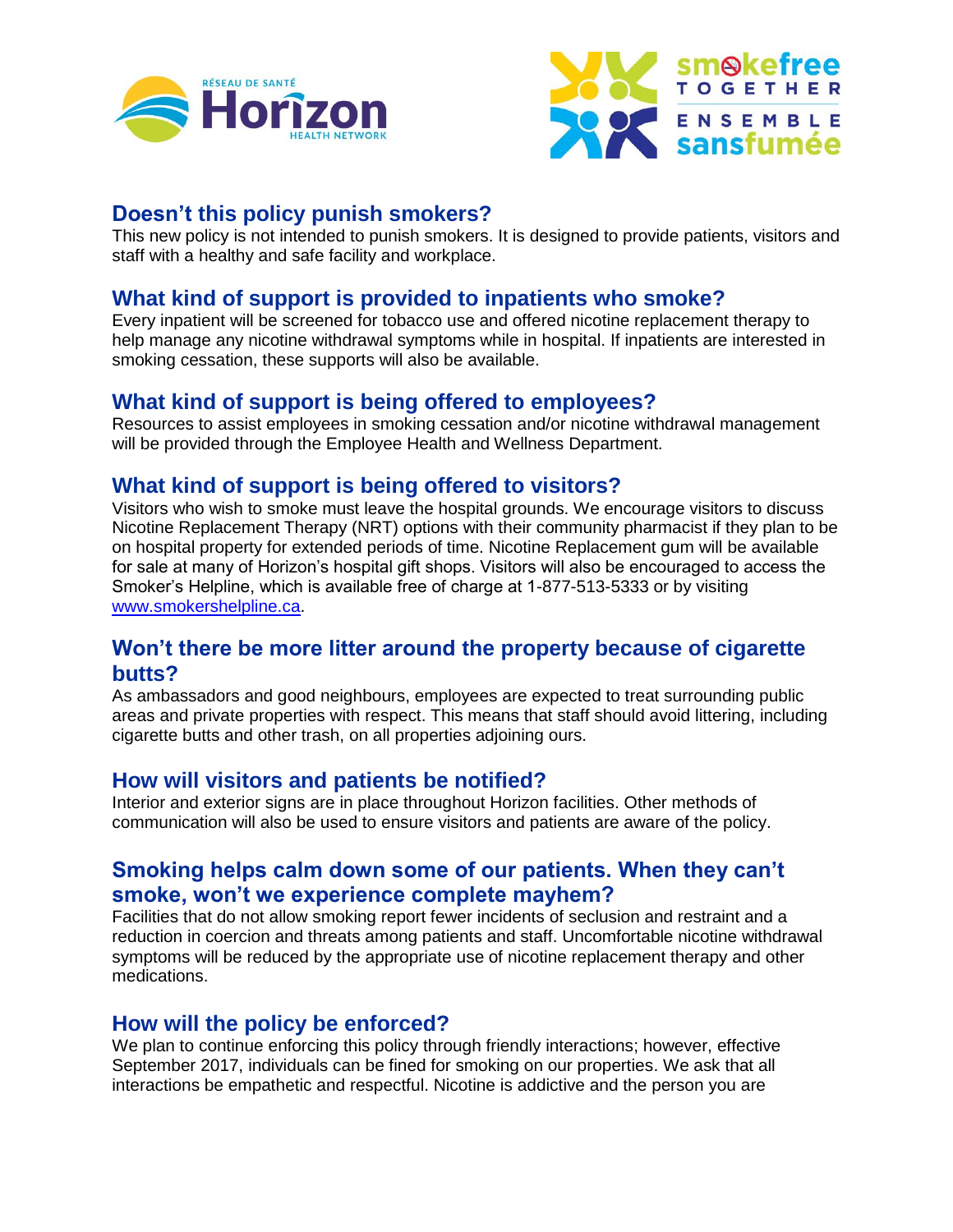



approaching may be struggling with their tobacco use. All encounters should be supportive, not punishing.

Anyone found smoking on the property will be reminded that Horizon's Smoke-Free Environment Policy prohibits smoking of any products in or on the property. Individuals will be asked to stop smoking or vaping on the premises. They may be directed off site or for further support. If an individual is non-compliant with the policy, they can be fined by local law enforcement. [Click here](http://www2.gnb.ca/content/gnb/en/departments/ocmoh/healthy_people/content/LivingTobaccoFree.html) for more information about the Government of New Brunswick's *Smoke-free Places Act*.

Inpatients will be asked to seek guidance from their patient care team so that further support can be offered, i.e., nicotine withdrawal supports. Efforts should be made to report the incident to the patient's care team.

Employees found smoking or using tobacco on the premises will be asked to stop, reminded of the policy and informed of tools that may ease symptoms while they are at work. If they are ready to quit, they will be provided with resources to help them. If staff do not wish to comply with the policy, their supervisor will be informed. Repeat offenders will be subject to disciplinary action.

Managers and security are accountable and responsible for using appropriate protocol for occasions when any person smokes on hospital property, including contacting local law enforcement to issue fines. Employees are also encouraged to assist with promoting the policy.

## **Will the smoking policy be explained to job applicants?**

Job applicants and new hires are informed of the Horizon Smoke-Free Environment Policy. The policy is also reviewed at new employee orientations.

## **I'm a smoker. How can I get help?**

We know quitting smoking is a process that doesn't happen the same way for everyone. Research shows that you will be most successful with a combination of support, coaching and medications. The Employee Health and Wellness department will be offering supports. Other options include speaking to your personal health-care provider or accessing the free Smokers Helpline (1-877-513-5333) or website [\(www.smokershelpline.ca\)](http://www.smokershelpline.ca/).

Smokers Helpline, 1-877-513-5333 is a free resource. You will talk directly to a non-judgmental Quit Coach who can help you; whether you are thinking about quitting, ready to quit, actively quitting, need help staying smoke-free, not ready to quit or want to help someone else quit. They can help:

- Make a personalized quit plan
- Manage cravings, withdrawal symptoms and stress
- Learn about quit aids
- Find local support in your community
- Provide optional follow-up calls throughout your quitting journey